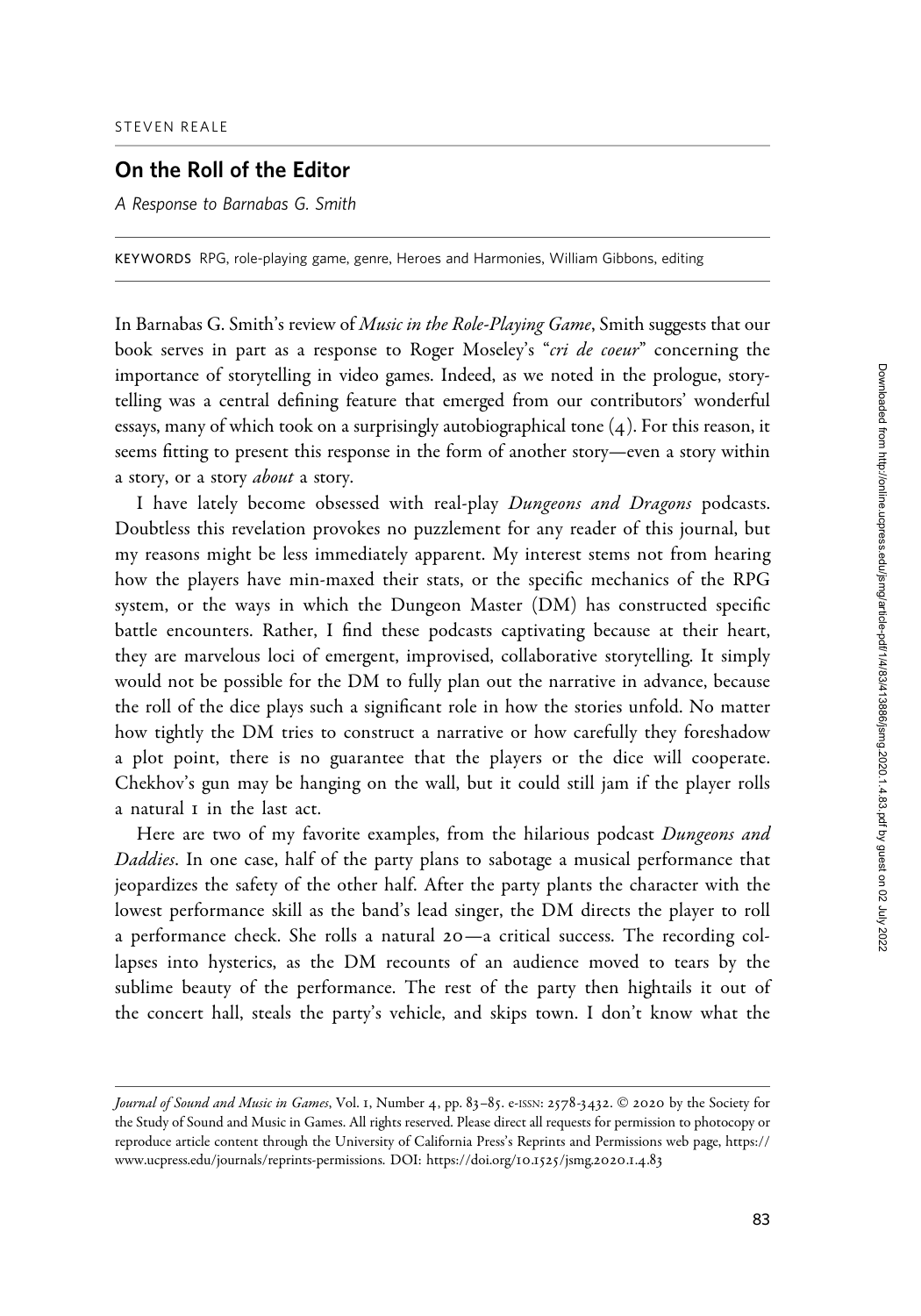DM had originally planned, but there's no way that whatever it was could have been as captivating. $<sup>1</sup>$ </sup>

In another case, while looking for their lost sons, the party finds themselves serving as gladiators for the amusement of the mysterious Lord of Chaos. The players notice that the Lord of Chaos seems to avert his gaze from a nearby pit of carnal delights. Suspecting that he is a prude, the party decides to remove their clothes and battle naked. Suddenly a player remarks that the DM looks angry. He says, "You're about to find out why." The players learn that they have inadvertently obsoleted the complicated mechanics that the DM had planned for the encounter when the Lord of Chaos throws off his robe, revealing two familiar figures, one standing on the other's shoulder, who unhappily complain . . . "Daaaaad!"<sup>2</sup>

These magical moments depend on a DM's skillful ability to strike a balance between, on the one hand, constructing thoughtful stories, and on the other, agile flexibility in embracing the unexpected. A DM may have crafted a brilliant, well-wrought narrative, but if they "railroad" the party through it, they risk depriving the players of their agency and the sense that their decisions matter. By contrast, A DM with only the loosest narrative plan can create a dynamic, living story that allows the players to feel like co-creators building a vibrant world, but here risks creating an eclectic mess or a narratively bland open-world sandbox.

Where was I? Oh, right, the book. So the conceit should be clear enough: the editors are the DM and the contributors the party. Will and I had some choices to make in how we called for contributions. We could have, for example, established a relatively firm table of contents and asked our authors to contribute specific essays that would mesh with our pre-planned vision for the book—in other words, we could have railroaded the volume. If we had taken that approach, I expect that the book would have contained an even, tempered balance of methodological approaches and game types. We likely, for example, would have featured an equal number of JRPGs and Western RPGs, as well as an even distribution of titles across the decades of video games' young history.

Smith's observation that the book's purview is "dizzyingly" and "[unapologetically] broad" stands as evidence that we did not take that strategy. Instead, we opted to create an open-world, sandbox-style book where we let our contributors run free. Doing so risked publishing an unfocused hodge-podge of unrelated, if individually excellent, essays. But what we gained was the possibility for magic. Though Smith described Burke's contribution as an "odd one out," he also notes that it "clearly belongs in the 'metaphor' section of this volume." In a sense, though, I think each of the contributions is a bit of an odd one out that nonetheless clearly belongs: Gibbons on the relationship between video games and early cinema; Cook on the comedic deflating of common fantasy RPG tropes;

<sup>1</sup>. Matthew Arnold, Anthony Burch, Will Campos, Beth May, and Freddie Wong, "Episode 9 – Punk Is Dad," Dungeons & Daddies (podcast), May 21, 2019, accessed June 25, 2020, [https://dungeonsanddaddies.com/blogs/](https://dungeonsanddaddies.com/blogs/news/ep-9-punk-is-dad/) news/ep-9[-punk-is-dad/.](https://dungeonsanddaddies.com/blogs/news/ep-9-punk-is-dad/)

<sup>2</sup>. Matthew Arnold, Anthony Burch, Will Campos, Beth May, and Freddie Wong, "Episode 3 – The Lord of Chaos," Dungeons & Daddies (podcast), February 26, 2019, accessed June 25, 2020, [https://dungeonsanddaddies](https://dungeonsanddaddies.com/blogs/news/ep-3-another-blog/) [.com/blogs/news/ep-](https://dungeonsanddaddies.com/blogs/news/ep-3-another-blog/)3-another-blog/.